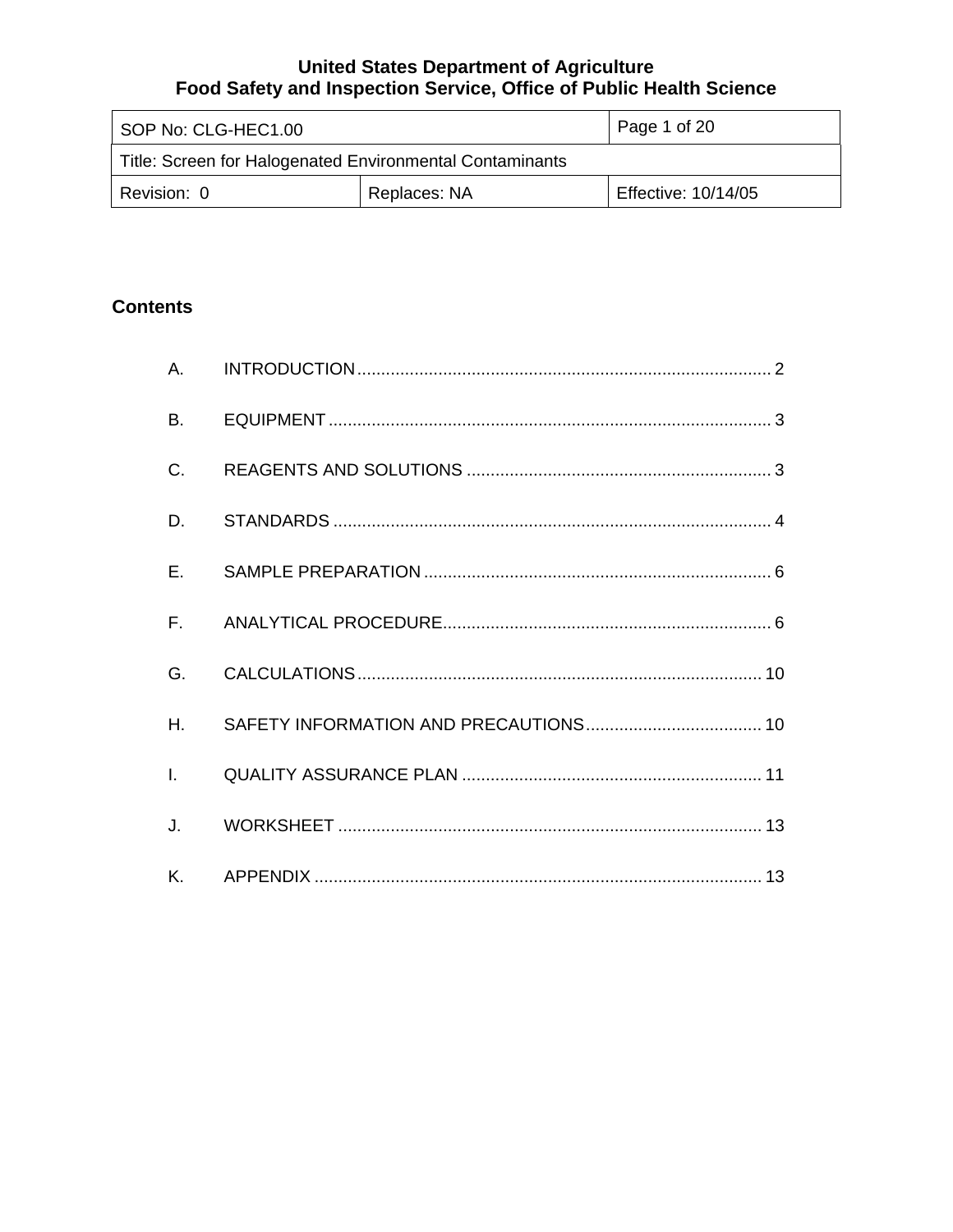<span id="page-1-0"></span>

| SOP No: CLG-HEC1.00                                      |  | Page 2 of 20        |
|----------------------------------------------------------|--|---------------------|
| Title: Screen for Halogenated Environmental Contaminants |  |                     |
| Replaces: NA<br>Revision: 0                              |  | Effective: 10/14/05 |

### **A. INTRODUCTION**

### 1. Theory

Rendered or extracted animal fat is dissolved in cyclopentane and an aliquot is cleaned up using gel permeation chromatography (GPC), which separates target analytes from lipids. The GPC extracts are analyzed by capillary gas chromatography using an electron capture detector. Peaks detected in sample chromatograms having relative retention times (RRT) matching those determined for target analytes, and relative responses greater than those measured in a concurrently analyzed control fortified at half of each analyte's target level (TL) are identified as positive.

## 2. Applicability

This method will detect the analytes listed below in rendered or extracted fat at target levels specified in Table 1 (Section K.1).

| <b>Aldrin</b>              | p,p'-DDE             | Linuron                                |
|----------------------------|----------------------|----------------------------------------|
| Alpha BHC                  | o,p' - DDT           | Methoxychlor                           |
| <b>Beta BHC</b>            | p,p'-DDT             | Mirex                                  |
| Delta BHC                  | Dichlofenthion       | trans-Nonachlor                        |
| Captan                     | Dieldrin             | Oxychlordane                           |
| Carbophenothion(Trithion®) | Endosulfan I         | Phosalone                              |
| cis-chlordane              | Endosulfan II        | Ronnel                                 |
| trans-chlordane            | Endosulfan sulfate   | Stirophos (Gardona®)                   |
| Chlordene                  | Endrin               | $o, p' - TDE$                          |
| Chlorpyrifos               | <b>Endrin Ketone</b> | p,p'-TDE                               |
| Chlorpyrifos methyl        | Heptachlor           | Toxaphene                              |
| Chlorfenvinphos(Supona®)   | Heptachlor epoxides  | $2,2',4,4',5,5'-HBB1$                  |
| Coumaphos-O                | Hexachlorobenzene    | Halowaxes                              |
| Coumaphos-S                | Lindane              | Polybrominated biphenyls               |
| o,p' - DDE                 |                      | Polychlorinated biphenyls <sup>2</sup> |
|                            |                      |                                        |

1 Hexabromobiphenyl

 $2$  Aroclors 1254 and 1260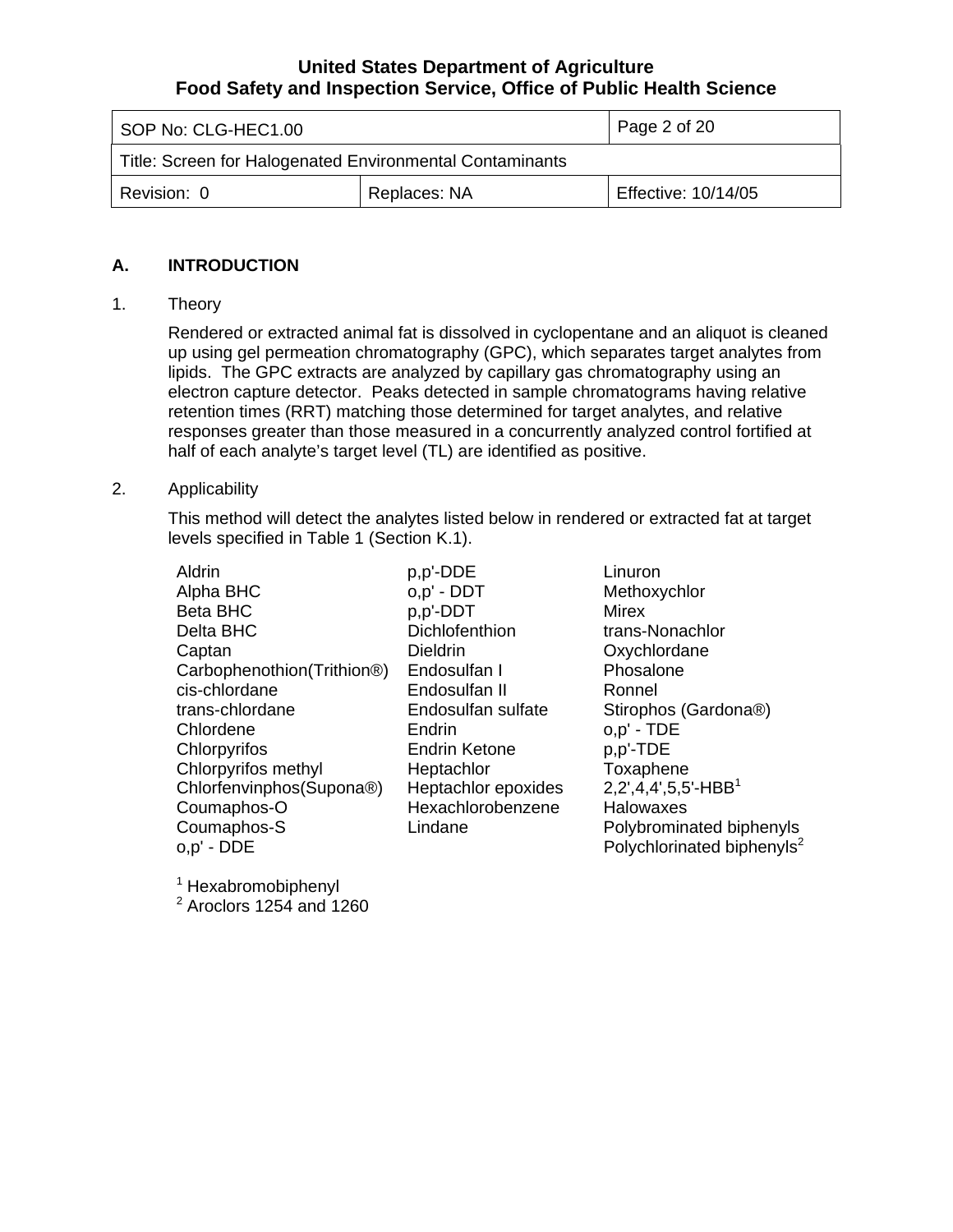<span id="page-2-0"></span>

| I SOP No: CLG-HEC1.00                                    |  | Page 3 of 20        |
|----------------------------------------------------------|--|---------------------|
| Title: Screen for Halogenated Environmental Contaminants |  |                     |
| Replaces: NA<br>Revision: 0                              |  | Effective: 10/14/05 |

### **B. EQUIPMENT**

Note: Equivalent equipment may be substituted.

### 1. Apparatus

- a. Oven Capable of maintaining a temperature of  $100 \pm 5$  °C. Model No. MO1450SA, Lindberg/Blue.
- b. Class A volumetric flasks, volumes as needed to prepare standards.
- c. Acrodisc Filters 0.45 μm pore size, Cat. No. CR PTFE, Gelman.
- d. Syringe 10 mL, Luer lock.
- e. Disposable glass culture tubes 16 x 125 mm, Cat. No. RP265BK, E & K Scientific.
- f. GPC sample input tubes 16 x 100 mm, Cat. No. 73500 16100, Kimble.
- g. Adjustable volume pipettors, 10 -100 μL and 100 -1000 μL, Cat. Nos. 022472003, 022472101, Eppendorf.
- h. Balance Readable to 0.01g, Cat. No. PM2000, Mettler.
- i. Bottle-top dispensers 2 -10 mL, Cat. No. 22-22-020-9, Brinkmann.
- 2. Instrumentation
	- a. GPC system Cat. No. AS2000, equipped with 2.5 mL sample loop, O.I. Analytical Sample Preparation Products Division.
	- b. Optima GPC column Cat. No. 624-123, O.I. Analytical Sample Preparation Product Division.
	- c. Gas chromatograph (GC) Hewlett Packard 6890 equipped with a split/splitless injection port and an electron capture detector (<sup>63</sup>Ni).
	- d. GC column Fused silica, 30 m x 0.45 mm ID, 0.7 µm film, Cat. No. DB 608, J&W Scientific, Inc.

## **C. REAGENTS AND SOLUTIONS**

Note: Equivalent reagents and solutions may be substituted.

- 1. Reagents
	- a. Ethyl acetate pesticide quality, Cat. No. 100-4, Burdick & Jackson.
	- b. Cyclopentane pesticide quality, Cat. No. 057-4, Burdick & Jackson.
	- c. Iso-Octane pesticide quality, Cat. No. 362-4, Burdick & Jackson.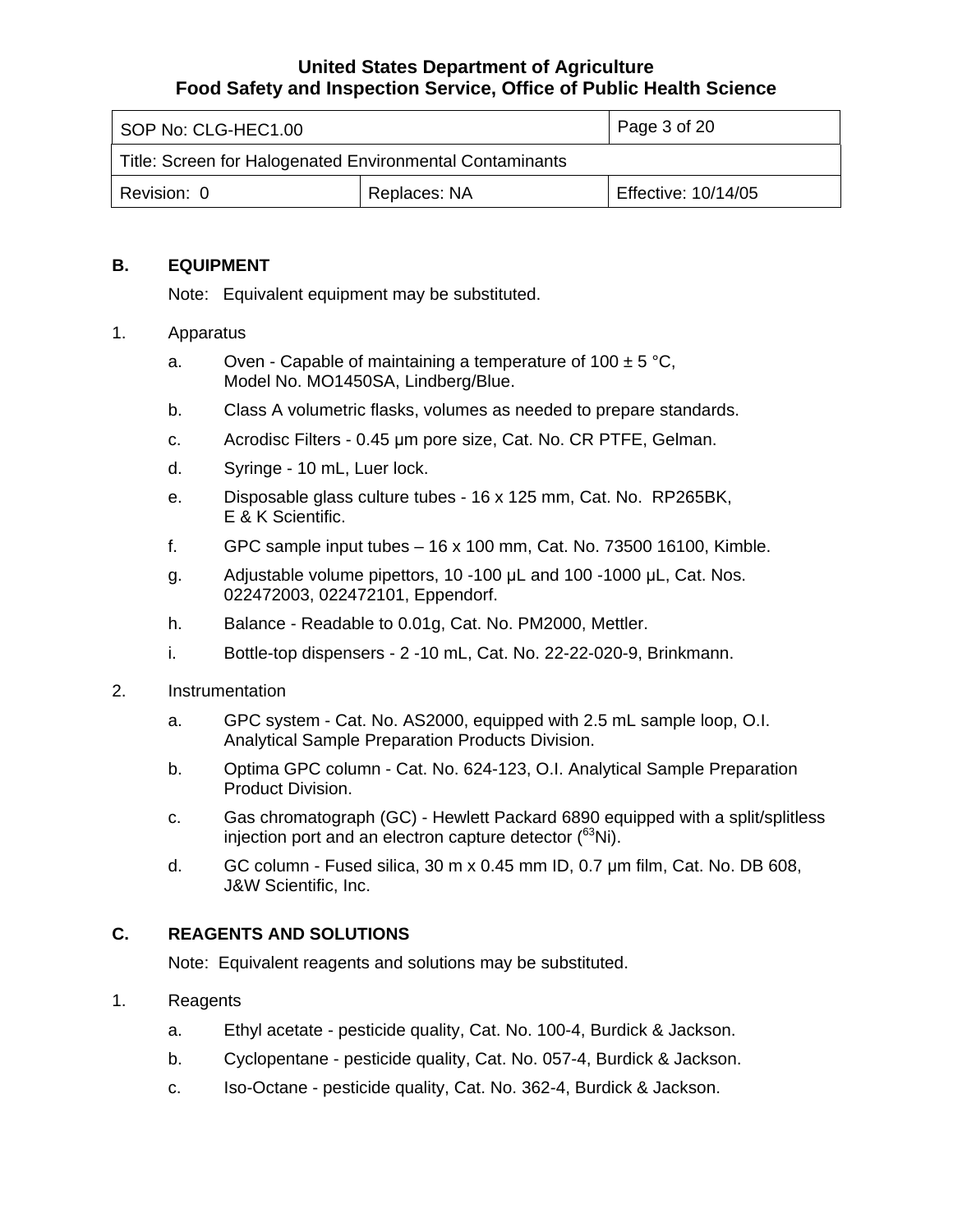<span id="page-3-0"></span>

| SOP No: CLG-HEC1.00                                      |  | Page 4 of 20        |
|----------------------------------------------------------|--|---------------------|
| Title: Screen for Halogenated Environmental Contaminants |  |                     |
| Replaces: NA<br>Revision: 0                              |  | Effective: 10/14/05 |

## 2. Solutions

a. GPC Mobile Phase: Ethyl acetate/cyclopentane, 70:30 v/v:

Mix together 70 volumes ethyl acetate and 30 volumes cyclopentane, measured independently.

b. GPC Rinse solvent:

Mobile phase, redistilled mobile phase, ethyl acetate or cyclopentane may be used for this purpose

c. GPC diluent: iso-octane with dibutyl chlorendate:

See D.2.b.v.

### **D. STANDARDS**

Note: Individual standards may be necessary to establish the retention times of most analytes. Relative retention time data from this method cannot be used for analyte identification in complex mixtures where separation is marginal. Relative retention times (vs. Aldrin) must be unequivocally established for all analytes for which this method is applicable.

1. Source

Standards may be obtained from:

| Ultra Scientific    | Chem Service Inc. | Division of Pesticide and Industrial Chemicals |
|---------------------|-------------------|------------------------------------------------|
| 250 Smith Street    | P.O. Box 599      | Center for Food Safety and Applied Nutrition   |
| North Kingstown, RI | West Chester, PA  | 5100 Paint Branch Parkway                      |
|                     |                   | College Park, MD 20740-3835                    |

- 2. Preparation
	- a. Stock standards

Stock standards for compounds listed in Table 1 (see Section K.1) may be obtained neat or in solutions as individual or mixed standards. Purchased solutions should be in solvents that are miscible with iso-octane. Recommended concentration range for most stock solutions is 0.1 to 1.0 mg/mL.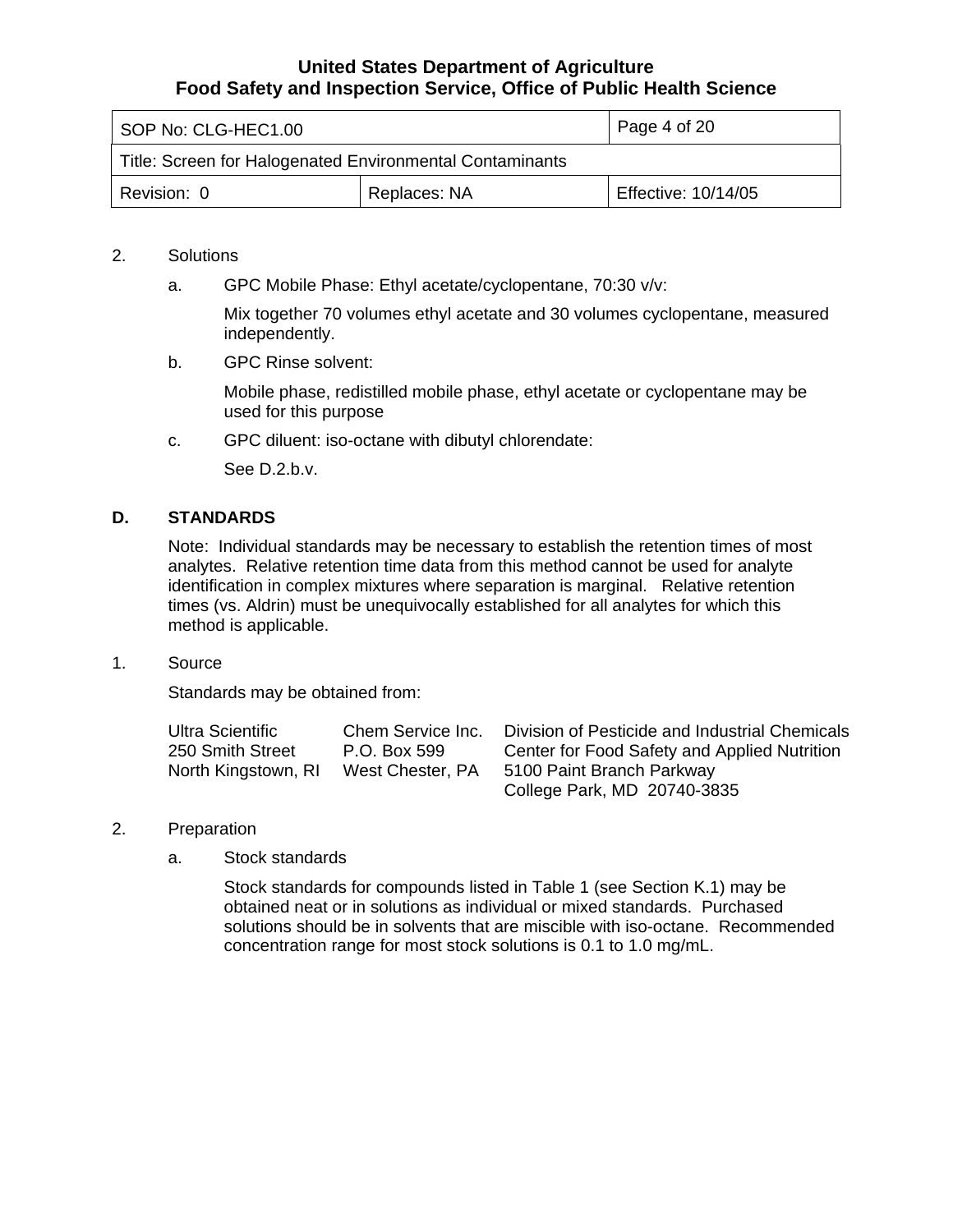| SOP No: CLG-HEC1.00                                      |  | Page 5 of 20        |
|----------------------------------------------------------|--|---------------------|
| Title: Screen for Halogenated Environmental Contaminants |  |                     |
| Replaces: NA<br>Revision: 0                              |  | Effective: 10/14/05 |

#### b. Working Standards

Note: Verify that all compounds in any given mixed standard can be chromatographically resolved before preparing the standard. If two analytes cannot be resolved, remove the one showing the greater response at its specified concentration. Different combinations and/or concentrations of standards may be prepared to meet specific needs dependent on chromatographic resolution attainable.

i. Primary Mixed Standard:

Dilute stock standard solutions in iso-octane to prepare a mixed standard containing analytes at concentrations (or some consistent multiple of those concentrations) listed in Table 1, column 4.

Note: Individual analytes at concentrations between 0.8X and 1.25X the recommended relative levels may be included in the primary mixed standard if necessary, as long as appropriate corrections are made when screening (see F.4.d.iii).

ii. Secondary mixed standards [Containing analyte(s) not present in primary mixed standard in iso-octane]:

Prepare standards containing remaining analytes. Mixed standards should contain analytes at concentrations proportional to their relative target levels (Table 1, column 3).

iii. Control Fortification Standard:

Dilute appropriate Primary/secondary mixed standard(s) with iso-octane to yield an analyte concentration, in µg/mL, equivalent to 2.5 times the TL specified in Table 1, column 3. A mixed standard prepared at concentrations specified in Table 1, column 4 requires adding 25 mL standard to a 100 mL volumetric flask and diluting to volume with isooctane.

iv. Aldrin Fortification Standard (1.0 µg/mL):

Prepare by making appropriate dilutions of an aldrin stock standard using iso-octane. (Other concentrations may be used, if needed).

v. GPC Diluent (ISTD): 0.0125 µg/mL DBC in iso-octane:

Prepare by making appropriate dilutions of a DBC stock standard using iso-octane.

vi. GC Standard:

Fill a 5 mL volumetric flask with GPC diluent and concentrate under nitrogen until approximately 1 mL has evaporated. Pipet 125 μL Control Fortification Standard and 62.5 μL Aldrin Fortification Standard, dilute to volume with iso-octane, and mix.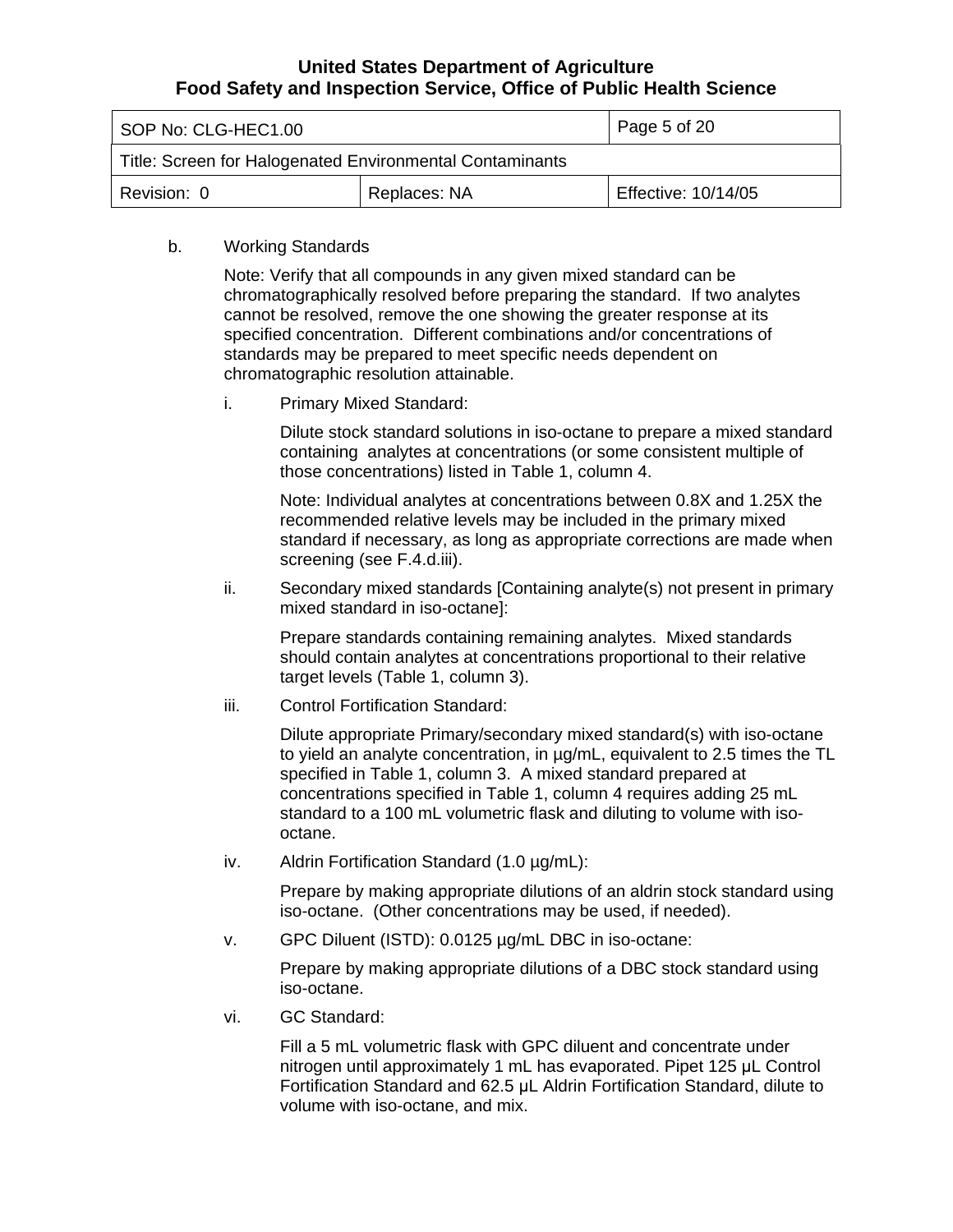<span id="page-5-0"></span>

| SOP No: CLG-HEC1.00                                      |  | Page 6 of 20        |
|----------------------------------------------------------|--|---------------------|
| Title: Screen for Halogenated Environmental Contaminants |  |                     |
| Replaces: NA<br>Revision: 0                              |  | Effective: 10/14/05 |

#### 3. Storage and Stability

- a. Store stock standards in tightly sealed glass containers at  $<$  -10 °C. Injection and fortification standards may be stored at room temperature.
- b. Stock standard solutions are stable for three years when tightly sealed and stored in a freezer.
- c. Fortification standards are stable for one year when tightly sealed and stored in a freezer and three months when stored at room temperature.
- d. Prepare a new GC Standard at least every three months or whenever new fortification standards or GPC diluents are prepared.

Note: Expired stock and fortification standards can be used if it can be demonstrated that they have not deteriorated by comparison to new solutions of approximately equal concentration prepared from certified reference standards that have not expired.

### **E. SAMPLE PREPARATION**

Place animal fat sample into a glass bottle or beaker and render in an oven at 100  $\pm$  5 °C until an adequate amount of fat has been rendered. Fat from low fat samples may be alternatively extracted using an appropriate pesticide grade solvent, followed by removal of all solvent by evaporation/distillation.

## **F. ANALYTICAL PROCEDURE**

- 1. Test Sample Preparation
	- a. Weigh  $0.5 \pm 0.03$  g liquid fat samples into disposable graduated glass culture tubes.
	- b. Prepare negative and positive controls to accompany samples.
		- i. Weigh out 3 portions of blank fat, i.e. fat shown to have no interfering peaks greater than one-third the peak height of any affected (co-eluting) analytes as measured in the GC Standard.
		- ii. Prepare duplicate screening controls by fortifying two of the fat blanks with 100 µL Control Fortification Standard. Separate the two fortified controls in the GPC analysis sequence by at least half the total number of samples to be analyzed.
	- c. Fortify all tubes with 50 μL of Aldrin Fortification Standard, then dilute to 5 mL with cyclopentane.
	- d. Filter tube contents through a 0.45 μm filter into GPC input tubes. Wash filter and syringe with cyclopentane or ethyl acetate between samples.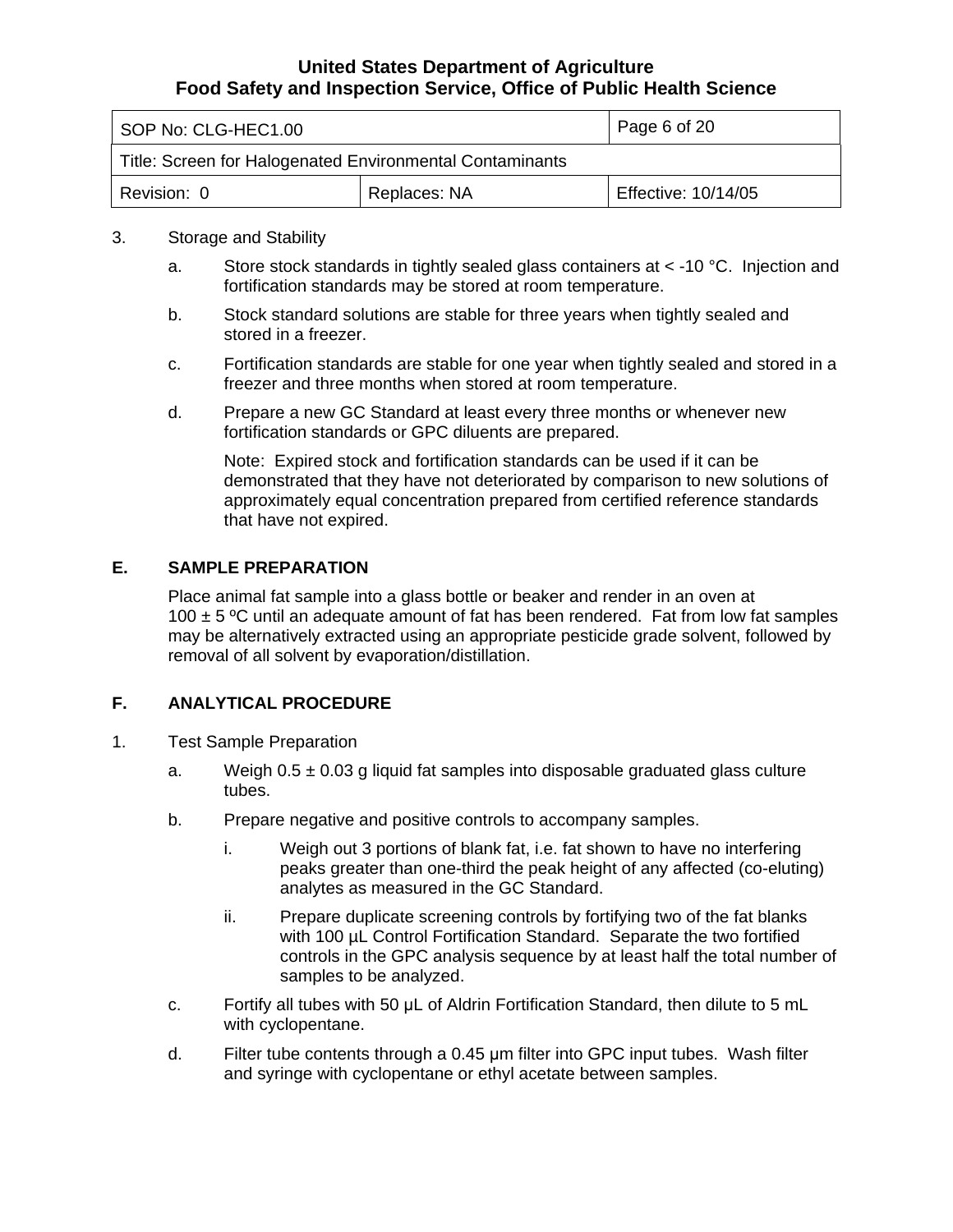| SOP No: CLG-HEC1.00                                      |  | Page 7 of 20        |
|----------------------------------------------------------|--|---------------------|
| Title: Screen for Halogenated Environmental Contaminants |  |                     |
| Replaces: NA<br>Revision: 0                              |  | Effective: 10/14/05 |

## 2. GPC Cleanup

- a. Load samples onto the GPC System.
- b. Proceed with sample cleanup according to the parameters determined as described in section K.2 and the instructions in the GPC operator's manual.

Examples of typical operating parameters are listed below.

| Mobile phase flow rate:          | $4.5 - 5.0$ mL/min            |
|----------------------------------|-------------------------------|
| Dump time:                       | $10 \text{ min}$              |
| Evaporation time:                | 12 min                        |
| Evaporation temperature:         | $56 - 65 °C$                  |
| High pressure sensor set to:     | 1                             |
| Ultra Sonic Sensor preload time: | $0.03$ sec                    |
| USS debounce time:               | $0.05$ sec                    |
| USS maximum load time:           | 15 sec                        |
| Keep time:                       | 0 sec                         |
| Diluent addition:                | 1 addition, 2 sec at 1 mL/sec |
| Mixing time:                     | 10 sec                        |
| Chamber transfer time:           | 5 sec                         |
| Chamber rinse time:              | 20 sec                        |
| Chamber wash temperature:        | 55 °C                         |
| Vacuum pressure:                 | 250 Torr                      |
| Final reconstituted volume:      | 2 mL in iso-octane            |

### 3. Gas Chromatographic Analysis

- a. Inject standards, followed by GPC extracts, into the GC. Re-inject the standard or positive control at the end of the run to verify instrument stability.
- b. GC/ECD Operating Conditions<sup>1</sup>

Note: Initial settings to be used are listed below. These may be optimized, if necessary, to achieve best sensitivity and analyte resolution.

| Injector temperature:  | 250 °C                             |
|------------------------|------------------------------------|
| Detector temperature:  | 325 °C                             |
| Carrier gas:           | <b>Ultra High Purity Helium</b>    |
| Carrier gas flow rate: | 18 mL/min, constant flow           |
| Make up gas:           | Nitrogen                           |
| Make up gas flow rate: | 30 mL/min                          |
| Injection mode:        | Splitless with 1 minute purge time |
|                        |                                    |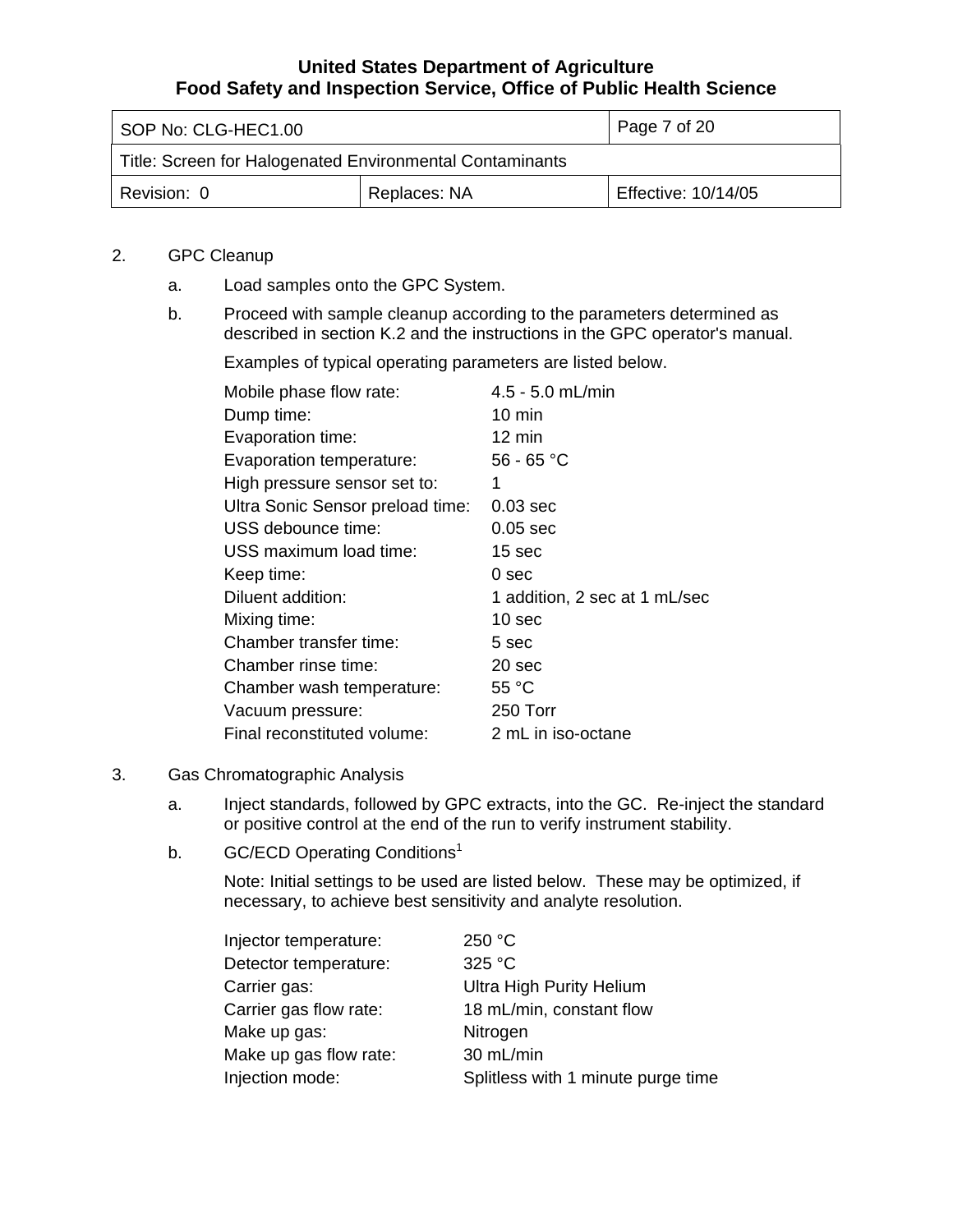| SOP No: CLG-HEC1.00                                      |                     | Page 8 of 20 |
|----------------------------------------------------------|---------------------|--------------|
| Title: Screen for Halogenated Environmental Contaminants |                     |              |
| Revision: 0                                              | Effective: 10/14/05 |              |

Oven temperature program:

| Initial temperature:  | 100 $\degree$ C                               |
|-----------------------|-----------------------------------------------|
| Initial time:         | 1 minute                                      |
| Ramp $#1$ :           | 30 °C/min to 170 °C and hold 10 minutes       |
| Ramp #2:              | 3.5 °C /min to 280 °C and hold for 10 minutes |
| Total run time $^2$ : | 55 minutes                                    |
|                       |                                               |

 $1$  The GC run time should be at least 5 minutes greater than the retention time of the last eluter to prevent carry-over of the sample contaminants into the subsequent run.

<sup>2</sup> Maintain GC oven temperature at 100 °C to 200 °C when not in use.

c. Initial Instrument setup and suitability testing.

Perform the following whenever a new instrument, detector, or analytical column is to be used, or whenever changes in system performance (elution order or relative response) are suspected.

- i. Verify that the GC parameters chosen result in adequate separation of all components in the mixed standard to be used.
- ii. Verify that all analytes in the scope of this method (Table 1) can be detected at one-half the level found in the GC Standard by injecting 1:1 iso-octane dilutions of that standard.
- iii. Determine RRT windows (vs. Aldrin) for all analytes in the scope of this method.
- d. Sample Chromatograms

See Section K.4

- 4. Screening Procedure
	- a. Verify that response of the two screening controls is acceptable. Samples must be reanalyzed if either control fails to meet the following requirements:
		- i. Measurable peaks corresponding to all analytes in the control are present.
		- ii. Aldrin recovery exceeds 60%.
	- b. Determine retention times for all analyte peaks in the standard.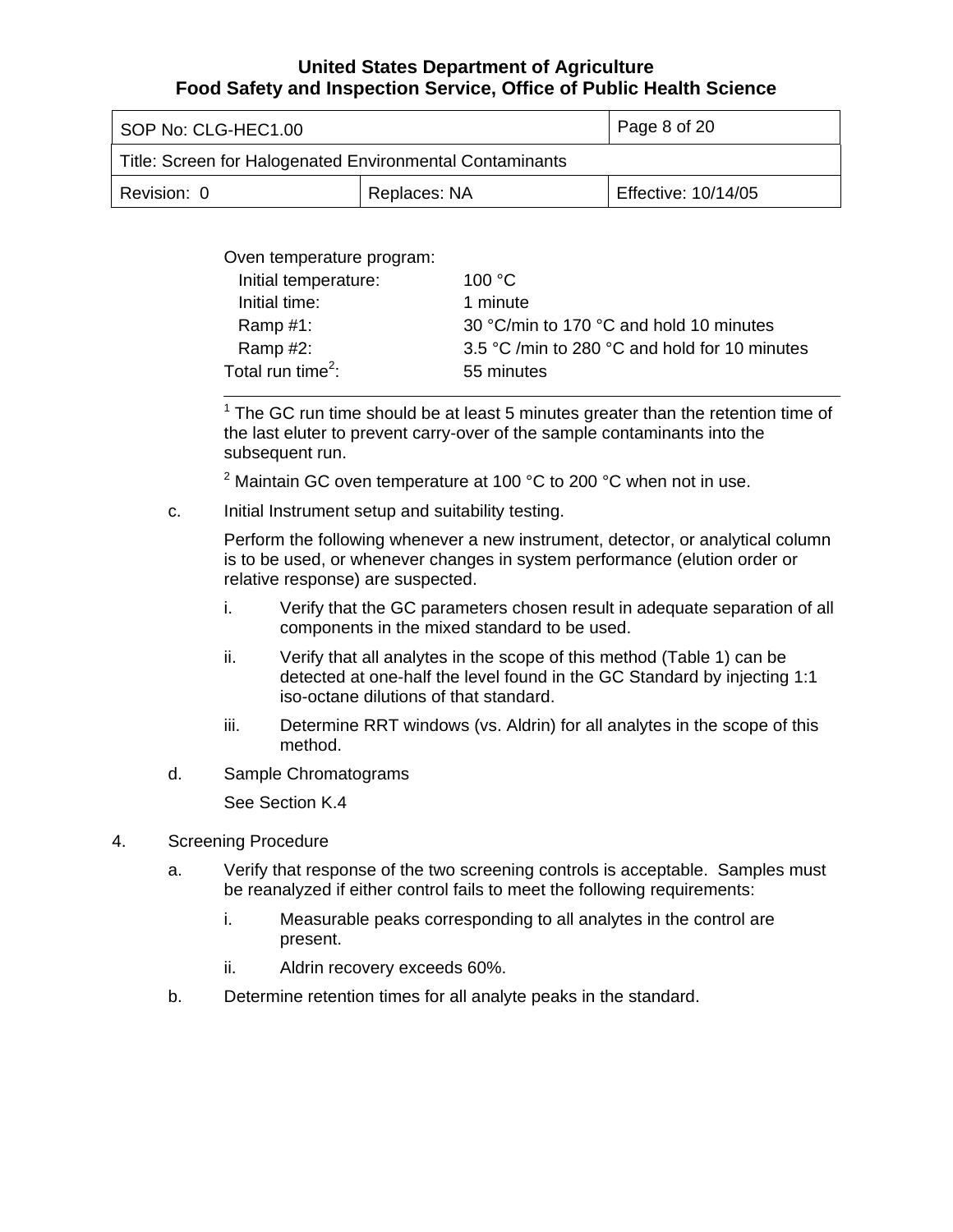| SOP No: CLG-HEC1.00                                      |                     | Page 9 of 20 |
|----------------------------------------------------------|---------------------|--------------|
| Title: Screen for Halogenated Environmental Contaminants |                     |              |
| Revision: 0                                              | Effective: 10/14/05 |              |

- c. Identify any residue peaks in samples based on retention time matching
	- i. Compare RRT of the sample peak with the RRT window calculated for peaks found in the GC standard.
	- ii. Compare RRT of any sample peaks that remain unidentified after step I (i.e. analyte not in screen control) with RRT values previously determined for all remaining analytes for which this method is applicable. For multipeak analytes, RRT matching is adequate for positive identification. For single peak analytes, re-inject the sample along with a standard containing the tentative match to effect positive identification.
	- iii. Interferences: The following pairs of compounds were observed to coelute using chromatographic conditions specified in this method:

| oxychlordane/chlorpyrifos       | captan/stirofos              |
|---------------------------------|------------------------------|
| trans-nonachlor/trans-chlordane | endosulfan II/o,p'-DDT       |
| heptachlor/dichlofenthion       | mirex/phenylbutazone         |
| ronnel/chlorpyrifos methyl      | endosulfan I/alpha-chlordane |

Positive identification of any analyte eluting at retention times characteristic of these co-eluters will require re-analysis using chromatographic parameters known to resolve the components or use of a specific detector, such as a mass spectrometer.

- d. Determine if analyte concentration exceeds screen threshold.
	- i. Determine an ISTD corrected response for all analytes detected in all extracts by dividing analyte peak height by ISTD peak height.
	- ii. Correct responses recorded for positive controls for any interferences found in the negative control by subtracting the negative control responses.
	- iii. If the positive control was fortified with a mixed standard that contains analytes present at relative concentrations higher or lower than specified in Table 1, normalize the responses observed for those analytes by multiplying by the ratio (specified concentration/actual concentration).
	- iv. Determine a reference response based on the two positive controls. If the analyte response in the two controls differs by less than 40%  $(0.71 \le R_1/R_2 \le 1.4)$  use either the lower response or an average of the two responses as the basis for screening decisions. Otherwise, use the lower response.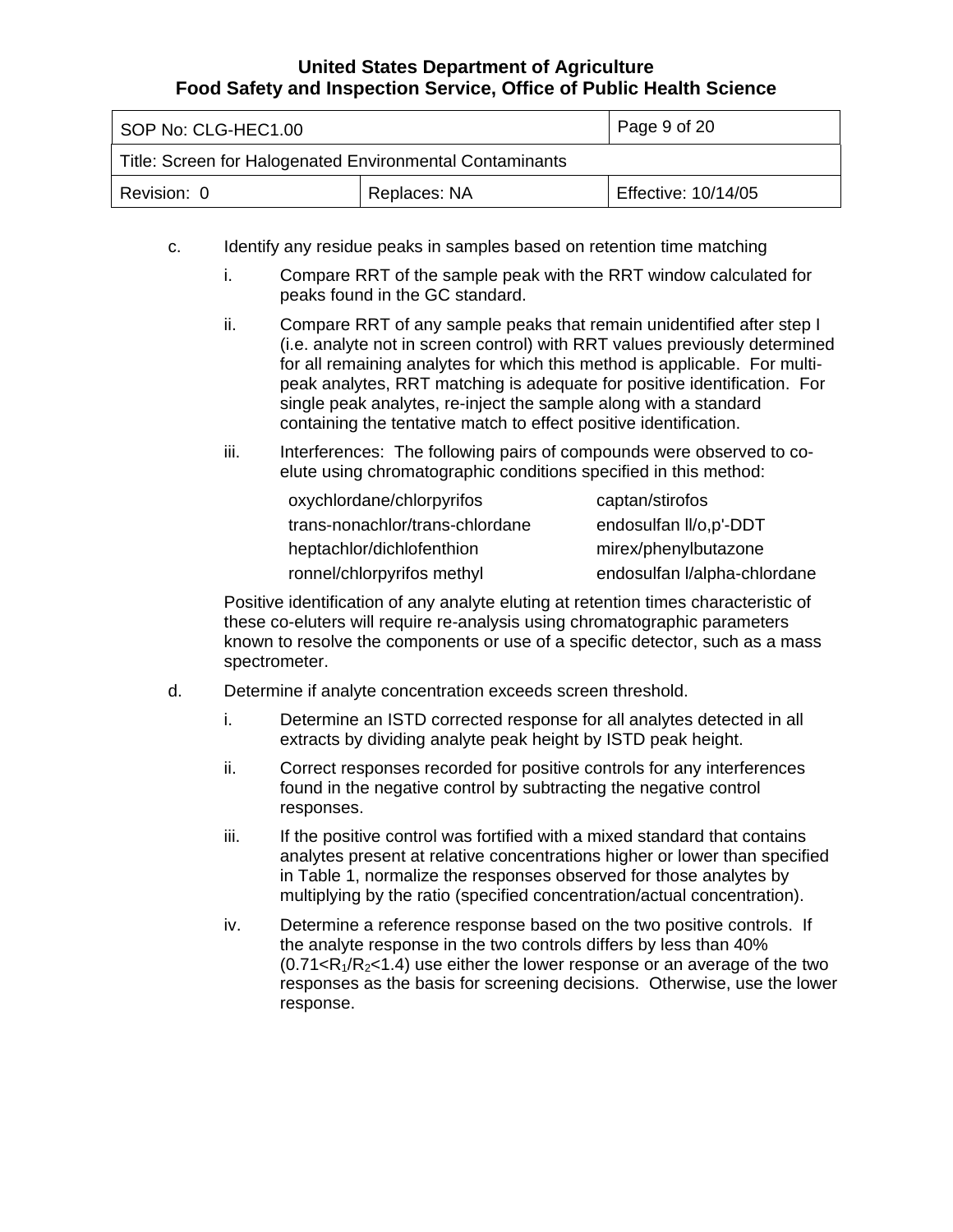<span id="page-9-0"></span>

| SOP No: CLG-HEC1.00                                      |                     | Page 10 of 20 |
|----------------------------------------------------------|---------------------|---------------|
| Title: Screen for Halogenated Environmental Contaminants |                     |               |
| Revision: 0                                              | Effective: 10/14/05 |               |

- e. Apply screen criteria to determine status.
	- i. If the response of any sample peak matching the retention time of one of the peaks in the control exceeds the reference response as determined in step F.4.d.iv, the sample is screen positive for that analyte. This applies even if the identity of the compound is not known with certainty (see 4.c.iii).

If an analyte not present in the control is tentatively identified on the basis of RRT data, it must be reanalyzed along with an appropriate positive control.

ii. A sample is screen negative for all analytes for which there is no screen positive response.

## **G. CALCULATIONS**

1. Aldrin Recovery.

Under conditions specified in this method, the GC standard reflects the same analyte concentrations found in the fortified control. If injection volumes are constant, recovery can be determined as follows:

- a. Calculate the ratio of analyte /DBC peak heights in both the GC standard  $(R_{\text{Std}})$ and control extract  $(R_{\text{Control}})$ .
- b. Calculate a percent recovery (%R) for the analyte using:

% R = 
$$
\frac{(R_{\text{Control}})}{(R_{\text{Std}})}
$$
 X 100%

## **H. SAFETY INFORMATION AND PRECAUTIONS**

- 1. Required Protective Equipment Safety glasses, laboratory coat, and nitrile gloves.
- 2. Hazards

| <b>Procedure Step</b>                     | Hazard                                                      | <b>Recommended Safe Procedures</b>                               |
|-------------------------------------------|-------------------------------------------------------------|------------------------------------------------------------------|
| Reagents:                                 |                                                             |                                                                  |
| Ethyl acetate/<br>cyclopentane<br>mixture | Highly flammable. Irritating to<br>skin and mucous tissues. | Prepare mixture in fume hood. Vent<br>GPC vapors to a fume hood. |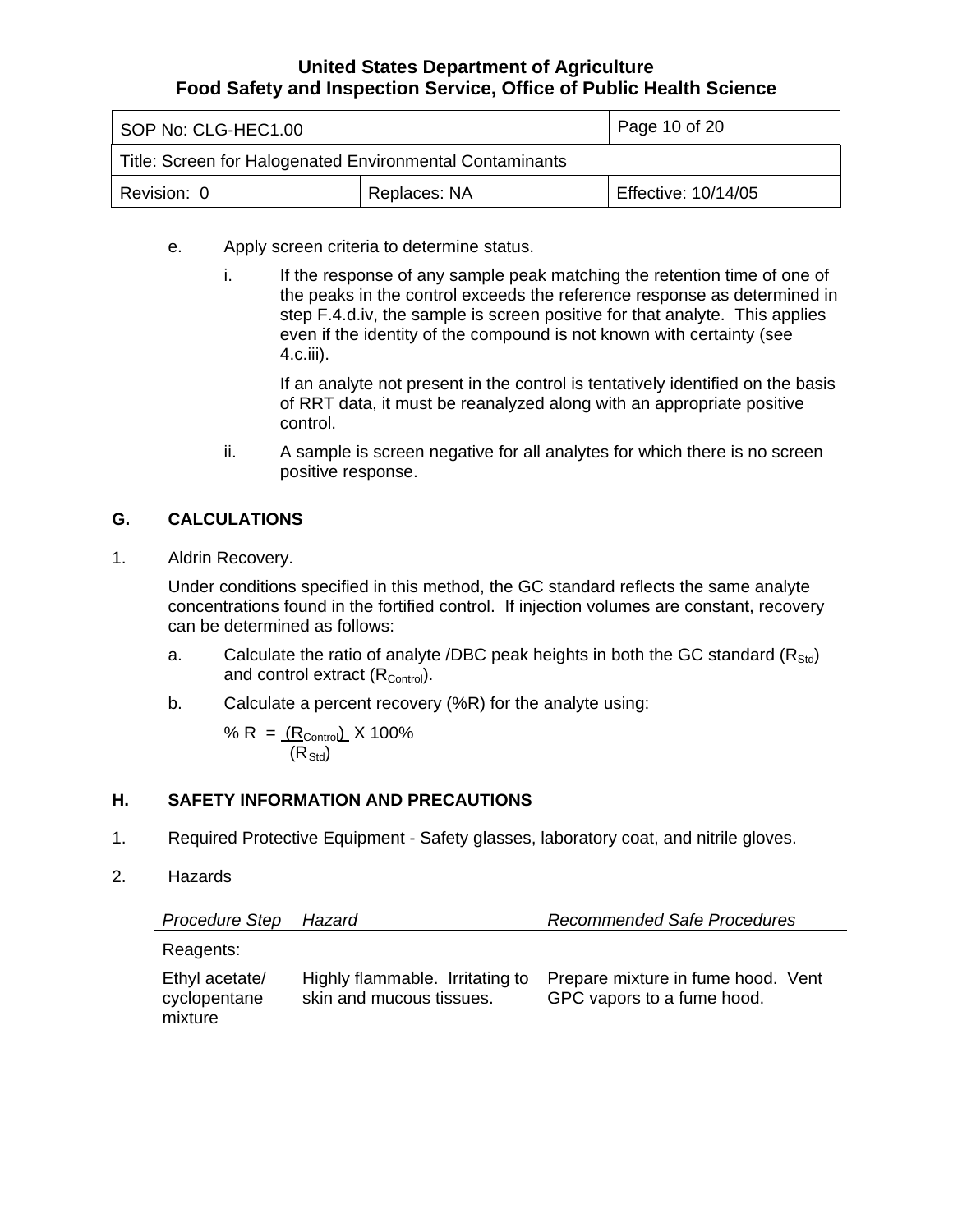<span id="page-10-0"></span>

| SOP No: CLG-HEC1.00                                      |                     | Page 11 of $20$ |
|----------------------------------------------------------|---------------------|-----------------|
| Title: Screen for Halogenated Environmental Contaminants |                     |                 |
| Replaces: NA<br>Revision: 0                              | Effective: 10/14/05 |                 |

## 3. Disposal Procedures

| <b>Procedure Step</b>                     | Hazard    | <b>Recommended Safe Procedures</b>                                                                                                                                                  |
|-------------------------------------------|-----------|-------------------------------------------------------------------------------------------------------------------------------------------------------------------------------------|
| Ethyl acetate/<br>cyclopentane<br>mixture | See Above | Store with the flammable waste<br>solvents until disposal by the waste<br>disposal contractor or in house<br>specialist. Observe all Federal, state<br>and local environmental laws |

## **I. QUALITY ASSURANCE PLAN**

- 1. Performance Standards for Screening Analysis (FSIS requirements)
	- a. No false positives detected when known blank samples are analyzed.
	- b. No false negatives result when samples containing analytes at levels ≥ TL are analyzed.

## 2. Critical Control Points and Specifications

| Record |                                                             | <b>Acceptable Control</b>                                                                                                                                                                    |
|--------|-------------------------------------------------------------|----------------------------------------------------------------------------------------------------------------------------------------------------------------------------------------------|
| a      | Chromatography                                              | DB-608 or equivalent column that separates<br>most target compounds. The run time should be<br>at least 5 minutes greater than the retention time<br>for the last eluting compound           |
| b      | Acceptable aldrin recovery                                  | $>60\%$                                                                                                                                                                                      |
| C      | Blank fat used to prepare positive<br>and negative controls | Within the retention time windows of the target<br>compounds, no peaks showing responses<br>greater than one third that seen in the GC<br>standard should be observed in negative<br>control |
| d      | <b>Positive Screening controls</b>                          | All compounds in the screening recovery are<br>detected.                                                                                                                                     |
| e      | Rendering oven temperature                                  | $100 \pm 5 °C$                                                                                                                                                                               |
|        | Sample weight                                               | $0.5 \pm 0.03$ g fat                                                                                                                                                                         |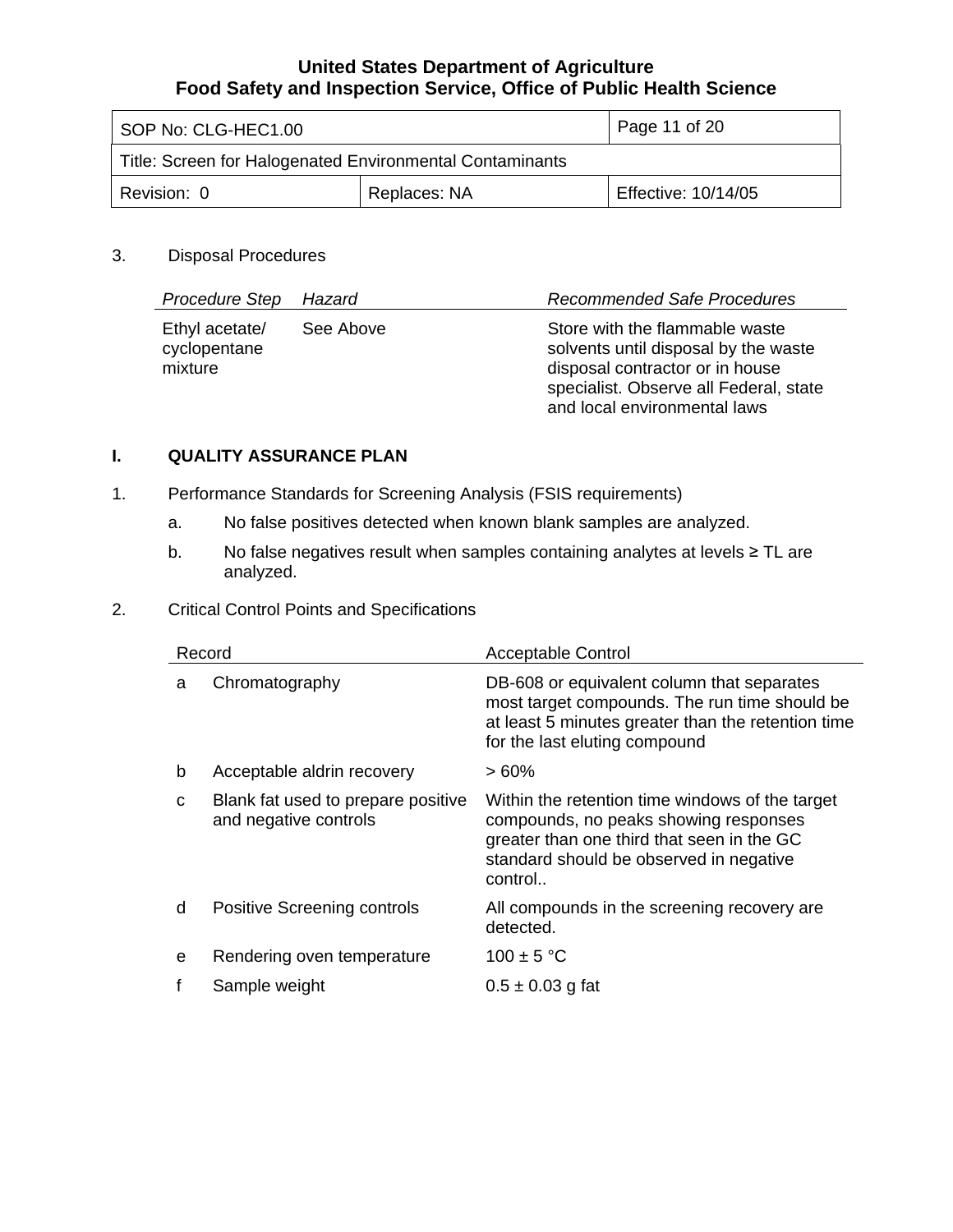| SOP No: CLG-HEC1.00                                      |                     | Page 12 of 20 |
|----------------------------------------------------------|---------------------|---------------|
| Title: Screen for Halogenated Environmental Contaminants |                     |               |
| Revision: 0                                              | Effective: 10/14/05 |               |

- 3. Readiness To Perform (FSIS Training Plan)
	- a. Familiarization

Note: Analyst only need familiarize using analytes contained in Primary mixed standard (D.2.b.i).

i. Phase I: Standards.

A reagent blank and 3 GC standards containing all compounds specified in D.2.b.i., prepared at concentrations ½, 1, and 2X those specfied in D.2.b.vi. Inject over 3 different days.

ii. Phase II: Fortified samples.

3 recovery sets, each run on a separate day, consisting of 5 blank fats, analyzed unfortified and fortified at one-half the TL (10 analyses per set).

Note: Phase I and Phase II may be performed concurrently.

- iii. Phase III: Check samples for analyst accreditation.
	- (a) A total of 6 blind check samples, consisting of one or two unfortified blanks, with the remainder fortified at one-half TL.
	- (b) Report analytical findings to Quality Manager (QM).
	- (c) Notification from QM is required to commence official analysis.
- b. Acceptability criteria.

Refer to section I.1 above.

4. Intralaboratory Check Samples

Refer to section I.1 above.

- a. System, minimum contents.
	- i. Frequency: One per week per analyst when analyses are run. See 3.a.iii for general requirements for check samples.
	- ii. Records are to be maintained for review.
- b. Acceptability criteria.

If unacceptable values are obtained, then:

- i. Stop all official analyses by that analyst.
- ii. Take corrective action.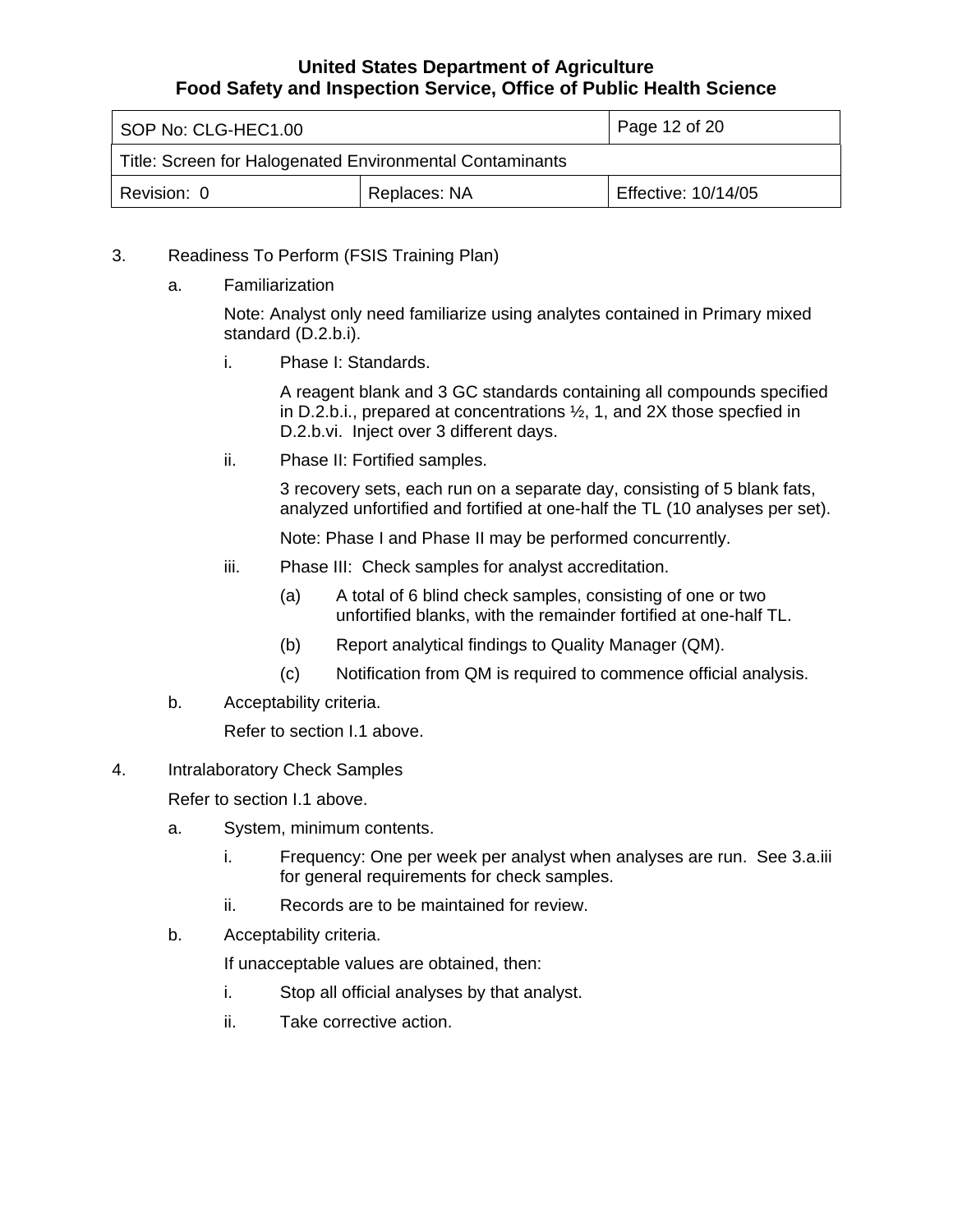<span id="page-12-0"></span>

| SOP No: CLG-HEC1.00                                      |                     | Page 13 of 20 |
|----------------------------------------------------------|---------------------|---------------|
| Title: Screen for Halogenated Environmental Contaminants |                     |               |
| Revision: 0                                              | Effective: 10/14/05 |               |

- 5. Sample Acceptability and Stability
	- a. Matrix: fat, adipose tissue.
	- b. Sample receipt size: sufficient sample to obtain 0.5 g of rendered or extracted fat.
	- c. Condition upon receipt: not spoiled or rancid.
	- d. Sample storage:
		- i. Time: Organophosphates, approximately 1 month. CHCs, PCBs, and PBBs, indefinite.
		- ii. Condition: Refrigerated or frozen.
- 6. Sample Set

The GPC instrument specified allows processing of up to 23 samples

- a. Each sample set must include:
	- i. One negative control (blank fat).
	- ii. Two Positive controls.
	- iii. Up to 20 samples.

## 7. Sensitivity

This screen tests for likely presence of analytes at or above target levels specified in table 1.

### **J. WORKSHEET**

See Section K.3 for example worksheet.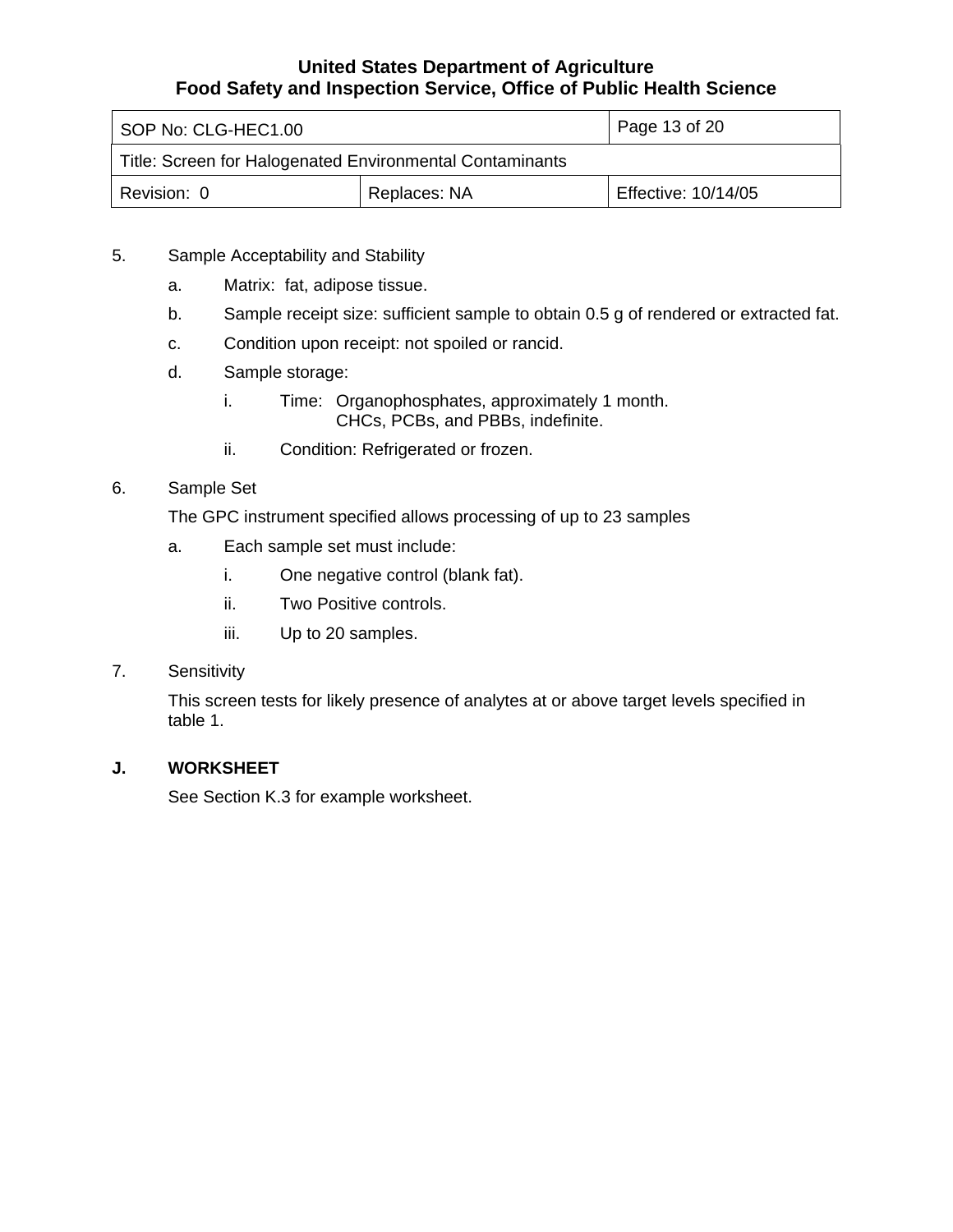| SOP No: CLG-HEC1.00                                      |  | Page 14 of 20       |
|----------------------------------------------------------|--|---------------------|
| Title: Screen for Halogenated Environmental Contaminants |  |                     |
| Replaces: NA<br>Revision: 0                              |  | Effective: 10/14/05 |

## **K. APPENDIX**

## 1. Table 1. Analyte Specifications

| Analyte                     | <b>Typical</b>   | $TL^2$           | Std. Conc.,             |
|-----------------------------|------------------|------------------|-------------------------|
|                             | RRT <sup>1</sup> | (ppm)            | $\mu$ g/mL <sup>3</sup> |
| <b>HCB</b>                  | 0.48             | 0.1              | 1.0                     |
| Alpha-BHC                   | 0.54             | 0.1              | 1.0                     |
| Chlordene                   | 0.62             | 0.1              | 1.0                     |
| Lindane                     | 0.69             | $0.\overline{1}$ | $\overline{1.0}$        |
| Beta-BHC                    | 0.73             | 0.1              | 1.0                     |
| Heptachlor                  | 0.83             | 0.03             | 0.3                     |
| Dichlofenthion              | 0.83             | $\overline{0.1}$ | <b>NA</b>               |
| Delta-BHC                   | 0.92             | 0.1              | 1.0                     |
| Aldrin                      | 1.00             | 0.1              | <b>NA</b>               |
| Ronnel                      | 1.04             | 0.03             | $\overline{0.3}$        |
| Chlorpyrifos methyl         | 1.05             | 0.1              | <b>NA</b>               |
| Linuron                     | 1.18             | 0.5              | 5.0                     |
| Oxychlordane                | 1.24             | 0.04             | 0.4                     |
| Chlorpyrifos                | 1.24             | 0.1              | <b>NA</b>               |
| <b>Heptachlor Epoxide B</b> | 1.31             | 0.1              | 1.0                     |
| Heptachlor Epoxide A        | 1.36             | 0.1              | 1.0                     |
| Trans-Nonachlor             | 1.41             | 0.15             | 1.5                     |
| Trans-Chlordane             | 1.41             | 0.04             | <b>NA</b>               |
| Alpha-Chlordane             | 1.47             | 0.02             | $\overline{0.2}$        |
| Endosulfan I                | 1.47             | 0.02             | <b>NA</b>               |
| Chlorfenvinphos             | 1.51             | 0.05             | 0.5                     |
| 2,4'-DDE                    | 1.51             | 0.1              | <b>NA</b>               |
| Dieldrin                    | 1.55             | 0.1              | 1.0                     |
| p,p'-DDE                    | 1.63             | 0.1              | 1.0                     |
| <b>Stirofos</b>             | 1.68             | 0.04             | 0.4                     |
| Captan                      | 1.68             | 0.04             | <b>NA</b>               |
| 2,4'-DDD (o,p'-TDE)         | 1.75             | 0.15             | 1.5                     |
| Endrin                      | 1.77             | 0.1              | $\overline{1}$ .0       |
| Endosulfan II               | 1.86             | 0.04             | 0.4                     |
| o,p'-DDT                    | 1.86             | 0.15             | <b>NA</b>               |
| p,p'-TDE                    | 1.89             | $\overline{0.1}$ | $\overline{1.0}$        |
| $p, p'$ -DDT                | 2.01             | 0.1              | 1.0                     |
| Carbophenothion             | 2.03             | 0.06             | 0.6                     |
| <b>Endosulfan Sulfate</b>   | 2.07             | $\overline{0.1}$ | 1.0                     |
| DBC (method ISTD)           | 2.25             | <b>NA</b>        | <b>NA</b>               |
| <b>Mirex</b>                | 2.32             | 0.1              | 1.0                     |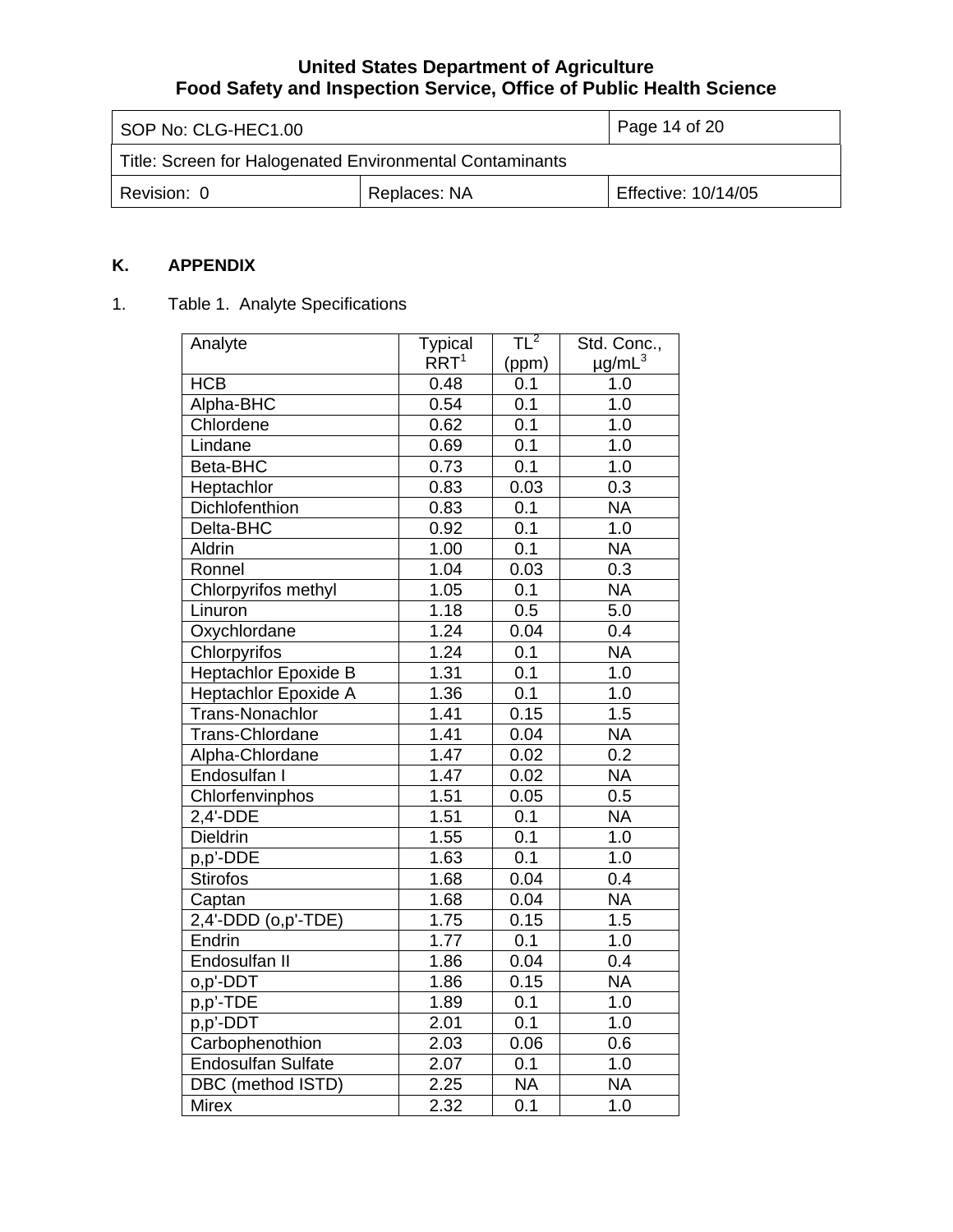| SOP No: CLG-HEC1.00                                      |  |      |               | Page 15 of 20       |               |  |
|----------------------------------------------------------|--|------|---------------|---------------------|---------------|--|
| Title: Screen for Halogenated Environmental Contaminants |  |      |               |                     |               |  |
| Revision: 0<br>Replaces: NA                              |  |      |               | Effective: 10/14/05 |               |  |
|                                                          |  |      |               |                     |               |  |
| <b>Endrin Ketone</b>                                     |  | 2.36 | 0.1           |                     | 1.0           |  |
| Methoxychlor                                             |  | 2.40 | $0.5^{\circ}$ |                     | 5.0           |  |
| Phosalone                                                |  | 2.47 | 0.02          |                     | $0.2^{\circ}$ |  |
| Coumaphos-O                                              |  | 2.71 | 0.4           |                     | 4.0           |  |
| Coumaphos-S                                              |  | 2.79 | 0.2           |                     | 2.0           |  |
| Hexabromo Biphenyl                                       |  | 3.16 | 0.1           |                     | 1.0           |  |
| Multi-Peak Analytes (require separate standards)         |  |      |               |                     |               |  |
| Toxaphene                                                |  | NA.  |               |                     | 10            |  |

| Toxaphene                                                 | NΑ        |     |     |
|-----------------------------------------------------------|-----------|-----|-----|
| <b>Polybrominated Biphenyls</b>                           | <b>NA</b> | 0.1 | 1.0 |
| <b>Polychlorinated Biphenyls</b><br>(Aroclors 1254, 1260) | ΝA        | 0.5 | 5.0 |

1.Vs. Aldrin

 $2$  Target level for analyte in a sample. This is the lowest analyte concentration that must be detected using this method.

<sup>3</sup> Suggested Concentrations for Primary Mixed Standard (see D.2.b.i.)

## 2. GPC column calibration procedures

### *UV column calibration procedures*

These instructions are for use with the UVD-1 detector sold by O.I. Analytical. References: O.I. Analytical GPC Maintenance Manual, EPA Method 3640A.

- a. Prepare Calibration solution consisting of:
	- i. 25 mg/mL corn or vegetable oil.
	- ii. 1.0 mg/mL Bis(2-ethylhexyl)phthalate.
	- iii. 0.08 mg/mL sulfur.
- b. The calibration solution used must include corn or vegetable oil and sulfur. Other components (methoxychlor, phthalate, perylene) are optional for determination of dump and collect times. The calibration solution should be prepared in cyclopentane.
- c. Pump solvent through the GPC column for at least 20 minutes with the UV detector and chart recorder attached and turned on before calibration is attempted. UV wavelength should be  $254$  nm, rise time 1.0, recorder input =  $10$ mV. These parameters can be changed at the operator's discretion. If available, a start pulse cable can be connected from the rear of the GPC module to the recorder.
- d. Filter 5 mL of calibration solution into a sample input tube and load on the GPC. Set dump time to 30 minutes or longer and start the run. If start pulse cable is not attached, press the EVENT switch on the detector to signify the start of elution time. After sulfur peak has eluted, the GPC operation may be stopped.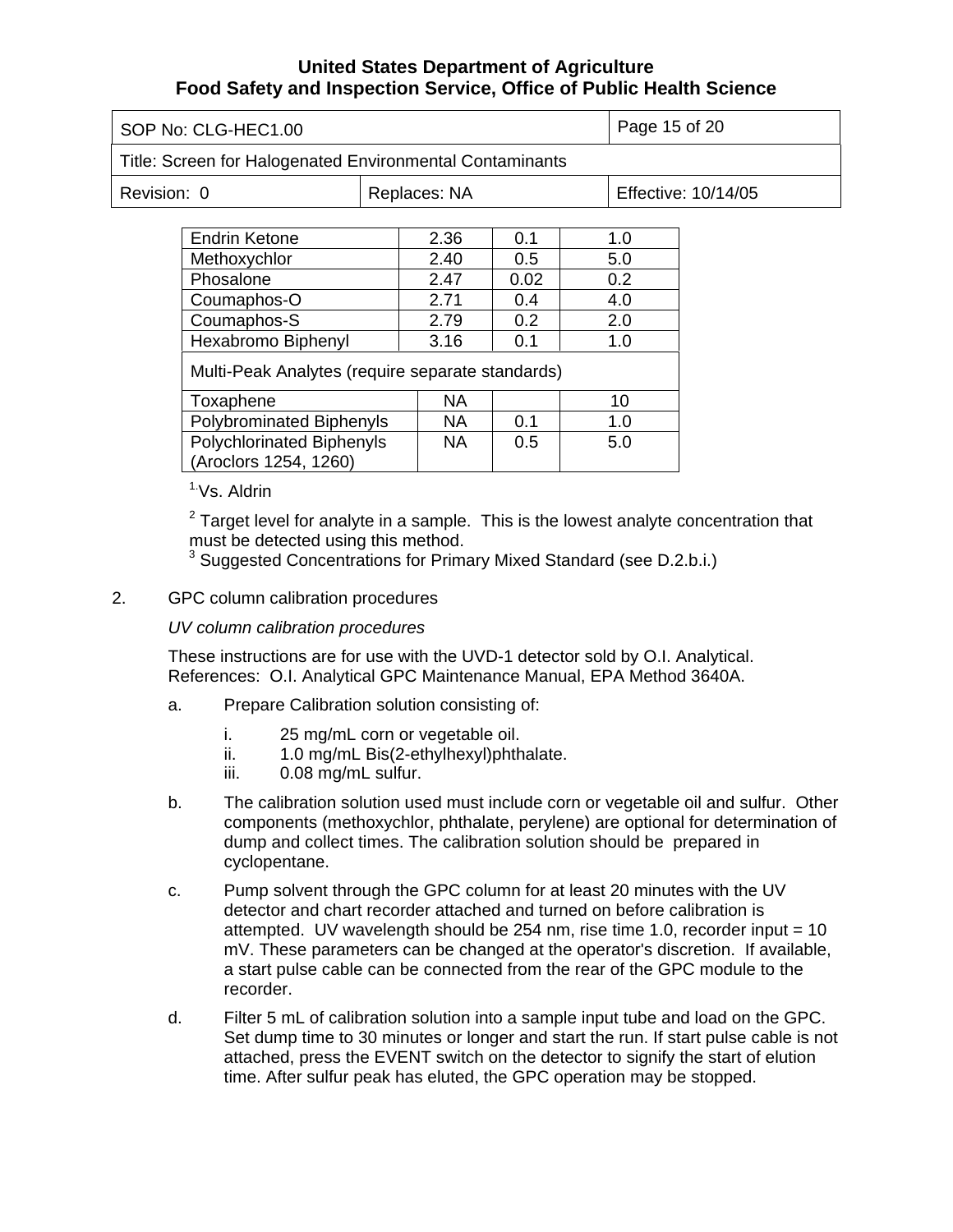| SOP No: CLG-HEC1.00                                      |  | Page 16 of 20       |  |
|----------------------------------------------------------|--|---------------------|--|
| Title: Screen for Halogenated Environmental Contaminants |  |                     |  |
| Replaces: NA<br>Revision: 0                              |  | Effective: 10/14/05 |  |

- e. The elapsed time between the beginning of the run and the end of the elution of the corn or vegetable oil peak will be the dump time.
- f. The elapsed time between the end of the elution of the corn or vegetable oil peak and the beginning of the sulfur peak will be the collect time.
- g. After dump and collect times are determined, program the GPC using these times and process a positive control using this new program. Minor adjustments in dump and collect times (up to 2 minutes) may be necessary to achieve optimum recoveries.

#### *Calibration by fractionation*

Note: This procedure may be modified as needed (example: to calibrate GPC parameters for specific compound).

- a. Run GPC pump for at least 20 minutes to stabilize the system.
- b. Add 2 mL of fortification standard to a sample input tube and dilute to approximately 5 mL with cyclopentane.
- c. Load sample and discard first six minutes of elution from column.
- d. Collect the next ten two-minute fractions from the column. If GPC ONLY mode is being used, place collection vials in appropriate positions. If GPC WITH EVAPORATION mode is being used, collect the fractions from the column output tube (disconnect from GPC).
- e. Analyze each fraction by GC to determine dump and collect times.
- 3. Example Worksheet.

See following page.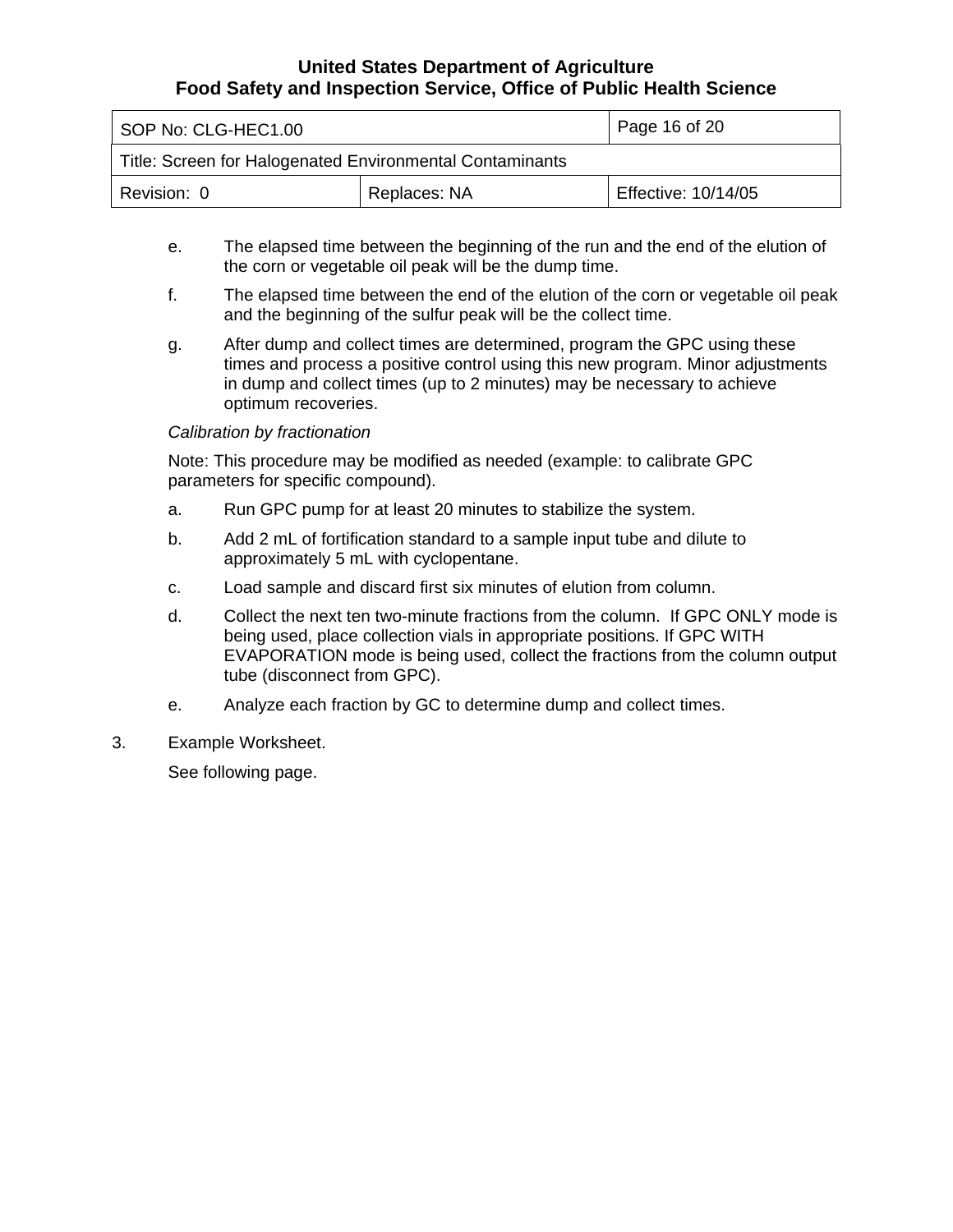| SOP No: CLG-HEC1.00                                      |  | Page 17 of 20       |
|----------------------------------------------------------|--|---------------------|
| Title: Screen for Halogenated Environmental Contaminants |  |                     |
| Replaces: NA<br>Revision: 0                              |  | Effective: 10/14/05 |

 $\sqrt{ }$ 

|                         |                                                                             |                                               | <b>GPC WORKSHEET</b> | Matrix: FAT<br>Method Used: HEC1.                                                                                                                                                                                                    |
|-------------------------|-----------------------------------------------------------------------------|-----------------------------------------------|----------------------|--------------------------------------------------------------------------------------------------------------------------------------------------------------------------------------------------------------------------------------|
|                         | Final volume of GPC extract = $2.0 \text{ mL}$<br>Aldrin and DBC at 200 ppb | Sample size = 0.5 g weighed, 0.25 g processed |                      | Date Processed by GPC: _____________________                                                                                                                                                                                         |
| Seq.                    | SAMPLE ID                                                                   | Aldrin Recovery                               | Status: +/-          | <b>Results and Comments</b>                                                                                                                                                                                                          |
| 1                       | Neg. Control                                                                |                                               |                      |                                                                                                                                                                                                                                      |
| $\overline{2}$          | Pos. Control                                                                |                                               |                      |                                                                                                                                                                                                                                      |
| $\overline{3}$          |                                                                             |                                               |                      |                                                                                                                                                                                                                                      |
| 4                       |                                                                             |                                               |                      |                                                                                                                                                                                                                                      |
| 5                       |                                                                             |                                               |                      |                                                                                                                                                                                                                                      |
| $\,6$                   |                                                                             |                                               |                      |                                                                                                                                                                                                                                      |
| $\overline{7}$          |                                                                             |                                               |                      |                                                                                                                                                                                                                                      |
| 8                       |                                                                             |                                               |                      |                                                                                                                                                                                                                                      |
| $\boldsymbol{9}$        |                                                                             |                                               |                      |                                                                                                                                                                                                                                      |
| 10                      |                                                                             |                                               |                      |                                                                                                                                                                                                                                      |
| 11                      |                                                                             |                                               |                      |                                                                                                                                                                                                                                      |
| 12                      |                                                                             |                                               |                      |                                                                                                                                                                                                                                      |
| 13                      |                                                                             |                                               |                      |                                                                                                                                                                                                                                      |
| 14                      |                                                                             |                                               |                      |                                                                                                                                                                                                                                      |
| 15                      |                                                                             |                                               |                      |                                                                                                                                                                                                                                      |
| 16                      |                                                                             |                                               |                      |                                                                                                                                                                                                                                      |
| 17                      |                                                                             |                                               |                      |                                                                                                                                                                                                                                      |
| 18                      |                                                                             |                                               |                      |                                                                                                                                                                                                                                      |
| 19                      |                                                                             |                                               |                      |                                                                                                                                                                                                                                      |
| 20                      |                                                                             |                                               |                      |                                                                                                                                                                                                                                      |
| 21                      |                                                                             |                                               |                      |                                                                                                                                                                                                                                      |
| 22                      |                                                                             |                                               |                      |                                                                                                                                                                                                                                      |
| $\overline{23}$         |                                                                             |                                               |                      |                                                                                                                                                                                                                                      |
|                         | Samples Weighed by                                                          | <b>Contract Contract Contract</b>             |                      | GPC: Analysis of the state of the state of the state of the state of the state of the state of the state of the state of the state of the state of the state of the state of the state of the state of the state of the state<br>GC: |
| Balance:                |                                                                             |                                               |                      | Aldrin Fortification Standard:                                                                                                                                                                                                       |
| Refrigerator:           |                                                                             |                                               |                      | <b>Control Fortification Standard:</b><br>$\mathcal{L}^{\mathcal{L}}(\mathcal{L}^{\mathcal{L}})$ , where $\mathcal{L}^{\mathcal{L}}(\mathcal{L}^{\mathcal{L}})$                                                                      |
|                         | Eppendorf(s):                                                               |                                               |                      | GC Standard:                                                                                                                                                                                                                         |
| Repipettor:             |                                                                             |                                               |                      | Diluent:                                                                                                                                                                                                                             |
| Oven:                   |                                                                             |                                               |                      | Cyclopentane:                                                                                                                                                                                                                        |
| Comments:               |                                                                             |                                               |                      |                                                                                                                                                                                                                                      |
|                         |                                                                             |                                               |                      |                                                                                                                                                                                                                                      |
|                         | Analyst Signature and Code:                                                 |                                               |                      |                                                                                                                                                                                                                                      |
| Peer Reviewer Initials: |                                                                             |                                               |                      |                                                                                                                                                                                                                                      |
|                         | Supervisor/Acting Supervisor Initials:                                      |                                               |                      | Date: ____________                                                                                                                                                                                                                   |
|                         |                                                                             |                                               |                      |                                                                                                                                                                                                                                      |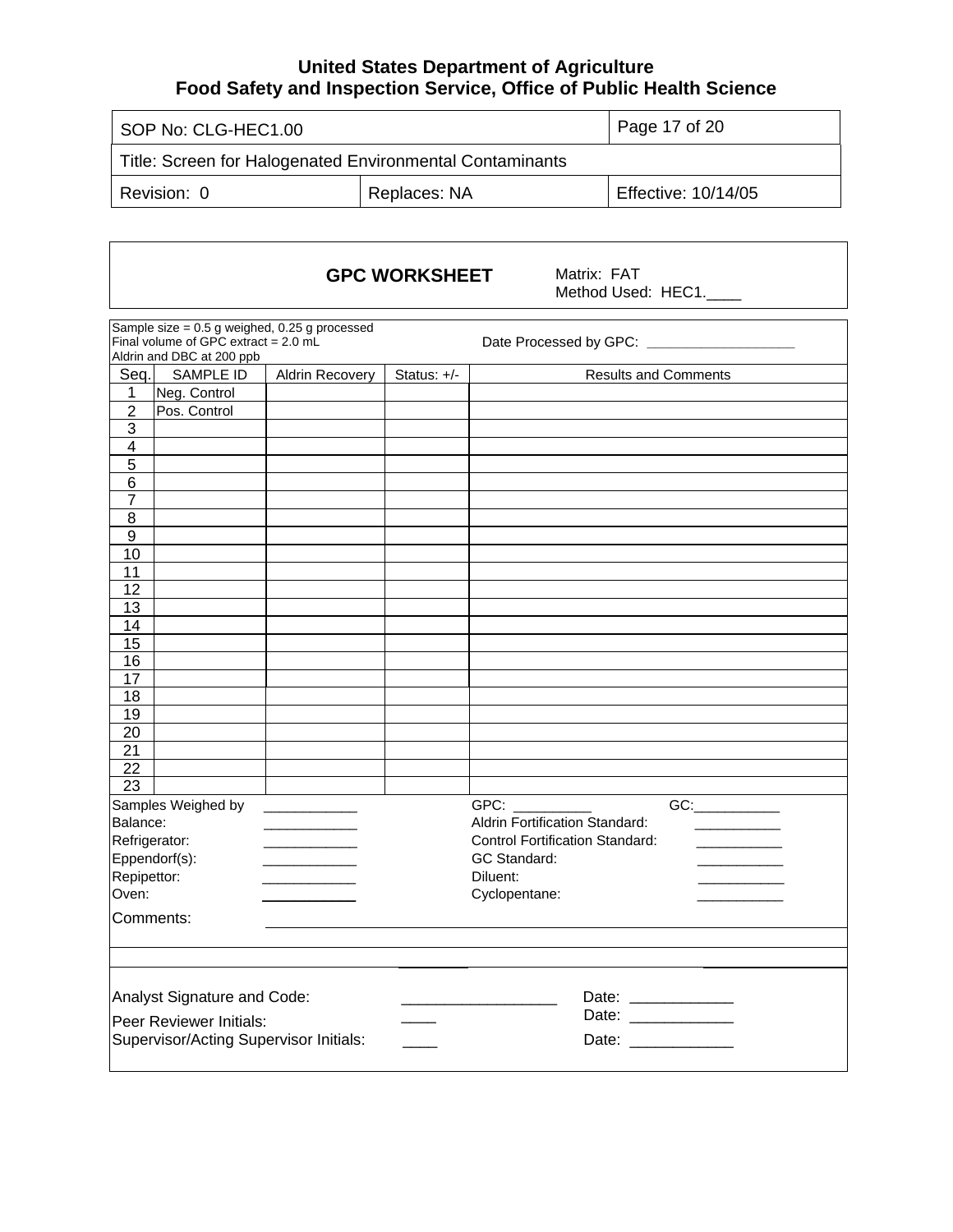| SOP No: CLG-HEC1.00                                      |  | Page 18 of 20       |
|----------------------------------------------------------|--|---------------------|
| Title: Screen for Halogenated Environmental Contaminants |  |                     |
| Replaces: NA<br>Revision: 0                              |  | Effective: 10/14/05 |

## 4. Chromatograms

A. GC Standard (0.5 X TL)

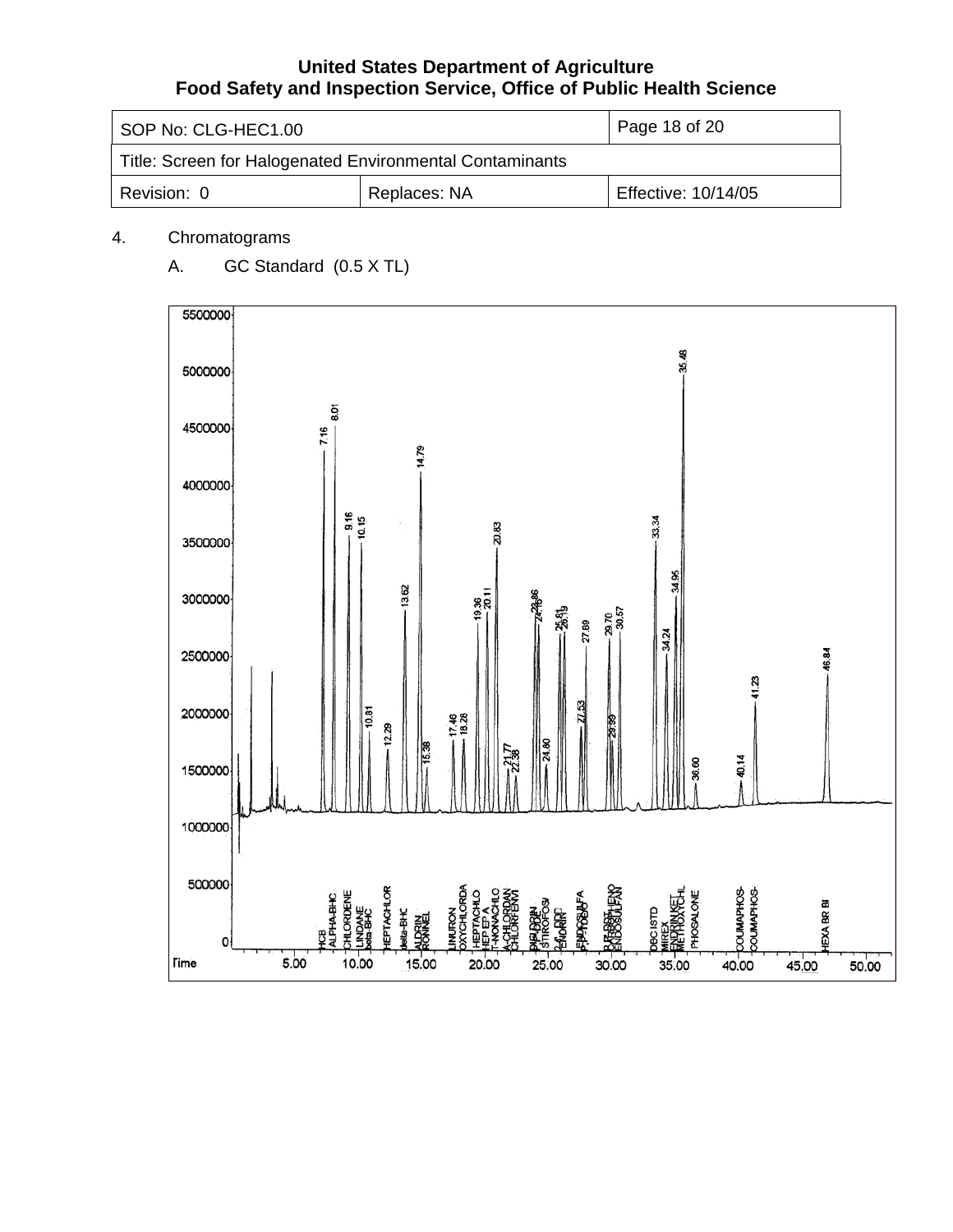| SOP No: CLG-HEC1.00                                      |  | Page 19 of 20       |
|----------------------------------------------------------|--|---------------------|
| Title: Screen for Halogenated Environmental Contaminants |  |                     |
| Replaces: NA<br>Revision: 0                              |  | Effective: 10/14/05 |

## B. Positive Control Made From Poultry Fat (0.5 X TL)